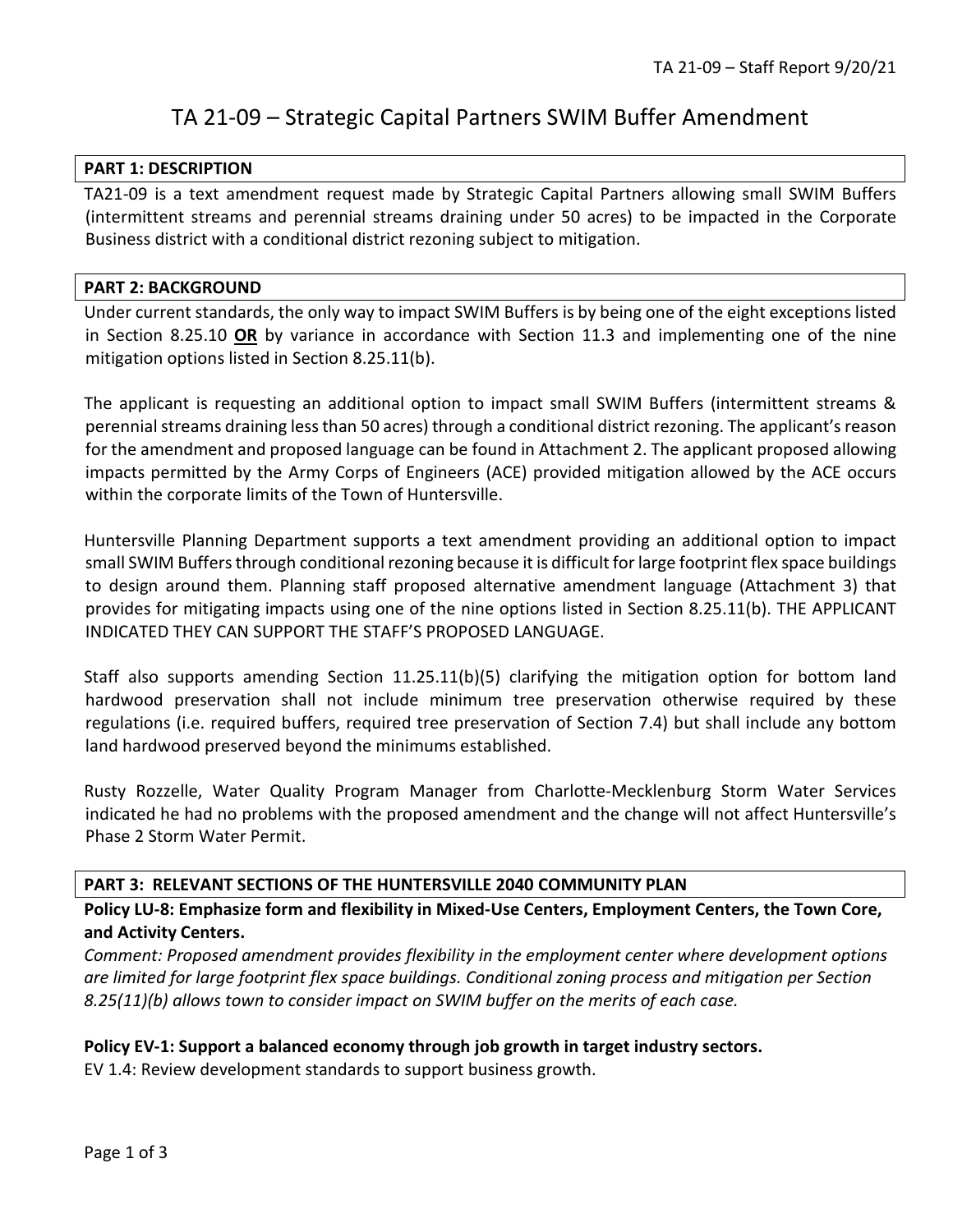• Support efforts to improve efficiency and responsiveness of the development review process for development proposals. Regularly review the market to ensure that standards are in line with current demand.

*Comment: Staff finds providing another option for minor SWIM buffer impacts through conditional zoning in the CB district reflects a proper balance of environmental protection and economic development.*

# **Policy EOS-1: Support the preservation and enhancement of the natural environment, along with its scenic and cultural assets.**

*Comment: While the amendment allows impacts to intermittent streams and perennial streams draining under 50 acres, mitigation per Section 8.25.11(b) would be required.*

## **PART 4: STAFF RECOMMENDATION**

Staff recommends approval of alternative text amendment language (Attachment 3).

## **PART 5: HUNTERSVILLE ORDINANCE ADVISORY BOARD**

The Huntersville Ordinances Advisory Board (HOAB) recommended approval of the proposed text amendment 8-1 on August 5, 2021.

#### **PART 6: PUBLIC HEARING**

August 16, 2021. No one other than staff spoke at the public hearing.

## **PART 7: PLANNING BOARD RECOMMENDATION**

On August 24, 2021 S. Hensley made a Motion to Approve TA21-09 based on consistency with LU8, EV1 and EOS1 of the Huntersville 2040 Plan. It is reasonable and in the public interest to amend the zoning ordinance because the amendment allows greater flexibility and an additional option to impact SWIM buffers subject to a conditional rezoning and mitigation. C. Boyd seconded the motion. The motion passed (8-1) with F. Gammon opposed.

#### **PART 8: ATTACHMENTS**

- 1. Applicant's Text Amendment Application
- 2. Applicant's Text Amendment Language
- 3. Staff's Alternate Text Amendment Language